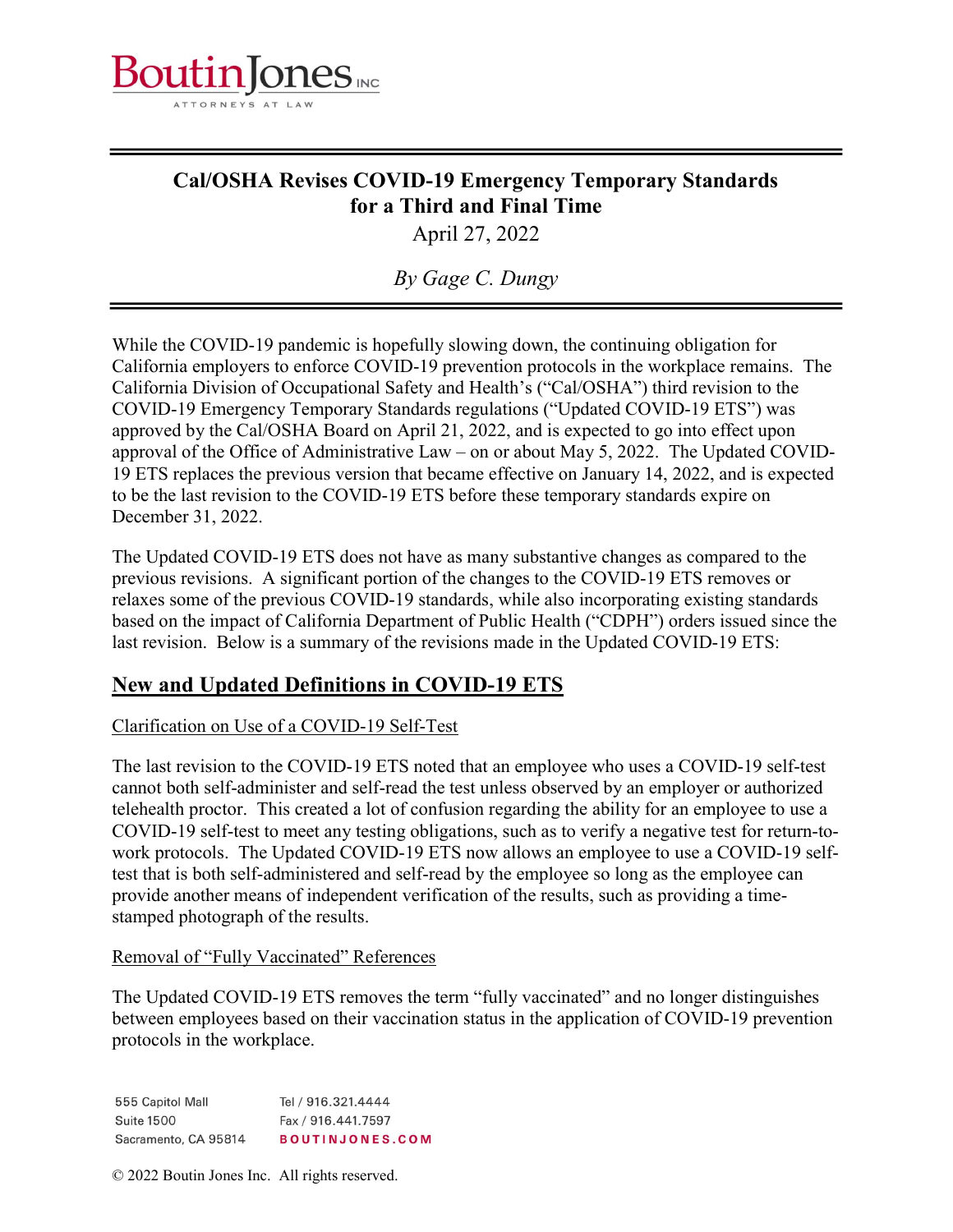

#### "Face Covering"

The updated definition of "face covering" still requires that any fabric-based face covering include at least two layers, but removes the "light test" requirement that such fabrics do not allow light to pass through when held to a light source. Any obligation to wear a face covering in the workplace under the Updated COVID-19 ETS is now by default based on any required CDPH orders. Where face coverings are not required by the CDPH, any such requirements issued by local health departments would still be enforced under the Updated COVID-19 ETS.

#### "Infectious Period" Replaces "High Risk Exposure" References

The Updated COVID-19 ETS replaces the "high risk exposure" period definition with a new term – "infectious period." However, the underlying definition of the term based on the timeline for an exposure to a positive COVID-19 case remains unchanged.

#### "Returned Case"

To address employees who were previously confirmed COVID-19 cases in the past 90 days and who have not exhibited any COVID-19 symptoms upon returning to work during that time, the Updated COVID-19 ETS now includes the term "returned case." As applied in the Updated COVID-19 ETS, an employer does not need to provide a COVID-19 test to a "returned case" employee who is a close contact.

## Modifications to Workplace Exclusion and Return to Work Protocols for Close Contacts and COVID-19 Cases

Since the last revision to the COVID-19 ETS became effective on January 14, 2022, there have been a number of changes in the CDPH guidelines regarding when employees who are a "close contact" or a confirmed COVID-19 case need to quarantine and be excluded from the workplace. While Cal/OSHA subsequently adopted those revised CDPH guidelines pursuant to Governor Newsom's December 14, 2020 Executive Order N-84-20, this still created a lot of confusion over what standards employers should follow. Following this, the Updated COVID-19 ETS generally incorporates the most recent CDPH guidelines issued earlier this month on April 6, 2022:

https://www.cdph.ca.gov/Programs/CID/DCDC/Pages/COVID-19/Guidance-on-Isolation-and-Quarantine-for-COVID-19-Contact-Tracing.aspx

#### "Close Contact" Employees Generally Are Not Required to Quarantine

The Updated COVID-19 ETS maintains the existing definition of a "close contact", which is defined as being within six feet of a COVID-19 case for a cumulative total of 15 minutes or more in any 24-hour period during the infectious period. However, the Updated COVID-19 ETS now has removed the previous "close contact" workplace exclusion guidance and replaced it with a direction for employers to follow the most recent CDPH guidance related to workplace exclusions. Under the April 6, 2022 CDPH guidance referenced above, most "close contact" employees – regardless of vaccination status – are not required to quarantine unless they work in a "high risk setting", such as a correctional facility or adult/senior care facility. Under the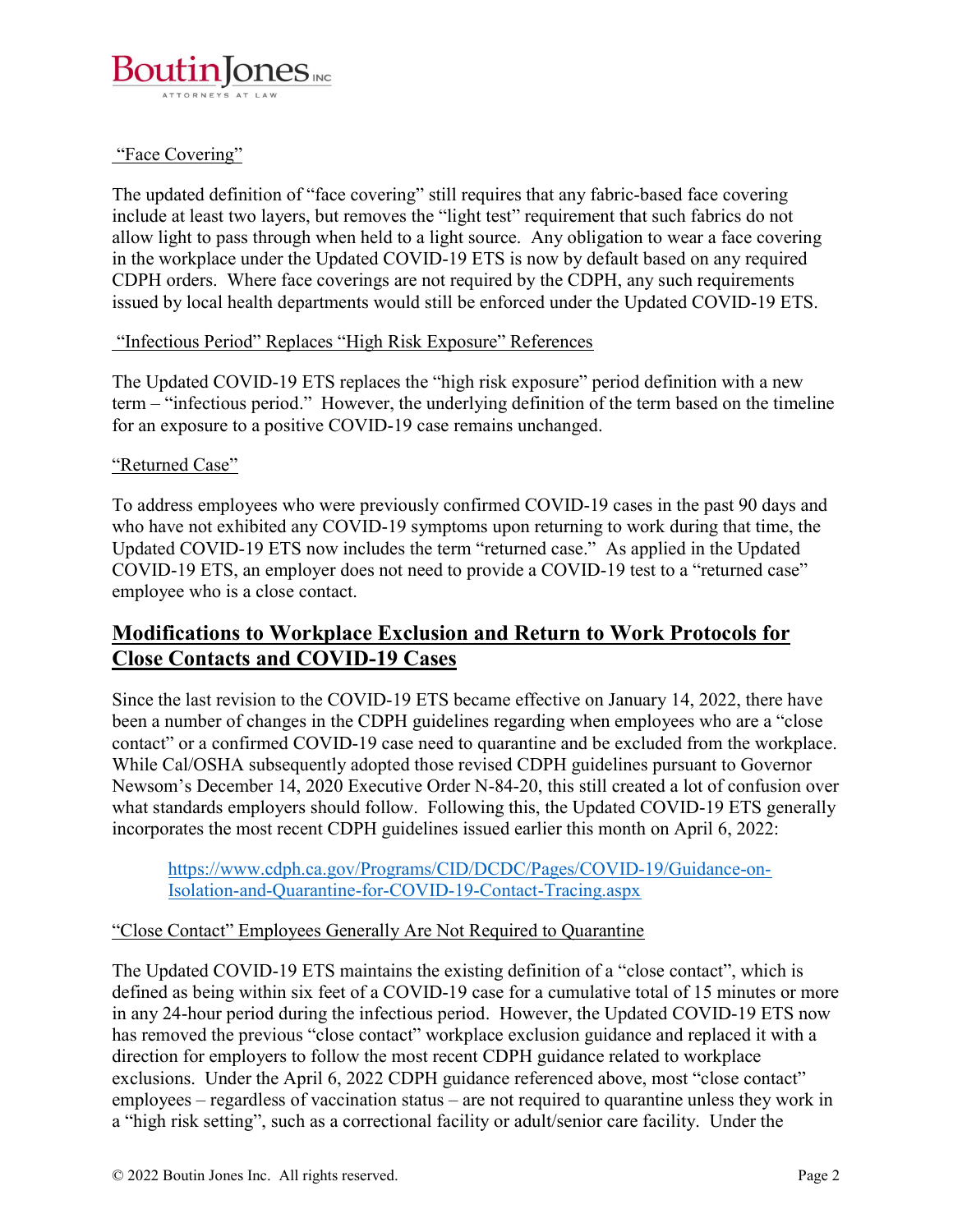

current CDPH guidance, a "close contact" employee does not need to be excluded from the workplace and should follow the following guidelines if they are asymptomatic:

- Obtain a COVID-19 test within 3-5 days of last exposure; and
- Wear a face covering around others for a total of 10 days from the date of last exposure.

If the "close contact" employee develops symptoms, they should then be excluded from the workplace and obtain a COVID-19 test to confirm their status. If the test results are positive, the employee should then be treated as a COVID-19 case for purposes of workplace exclusion.

#### Workplace Exclusion Rules for COVID-19 Cases

Unlike the provisions regarding "close contact" employees that directly reference current CDPH guidelines, the Updated COVID-19 ETS still includes express provisions regarding the ability for a confirmed COVID-19 case employee to return to work that generally match the existing CDPH guidelines. This includes the following return to work requirements:

- A COVID-19 case who is asymptomatic or has improved symptoms cannot return to work until at least 5 days have passed from the date the symptoms began or the date of the first positive test if asymptomatic;
- There must have been at least 24 hours since the COVID-19 case has had a fever of 100.4 degrees Fahrenheit or higher without the use of fever reducing medications; and
- The COVID-19 case has a negative COVID-19 test taken on the fifth day or later after symptoms began or the first positive test if asymptomatic. If the COVID-19 case is unable to obtain or chooses not to obtain a COVID-19 test within these timeframes, the employee must remain out of work for 10 days from the date symptoms began or the first positive test if asymptomatic.

In the event that a COVID-19 case's symptoms are not improving, the employee may not return to work until at least 24 hours have passed since the employee has had a fever of 100.4 degrees Fahrenheit or higher without the use of fever reducing medications; and the symptoms are resolving or 10 days have passed from when the symptoms began.

Any COVID-19 case who is allowed to return to work is required to wear a face covering in the workplace until 10 days have passed since the symptoms began or the date of the first positive test if asymptomatic.

While the above-referenced provisions regarding a COVID-19 case in the Updated COVID-19 ETS have generally been revised to match the existing CDPH guidelines, it is possible these provisions may be subject to change based on any new CDPH workplace exclusion guidelines issued in the future.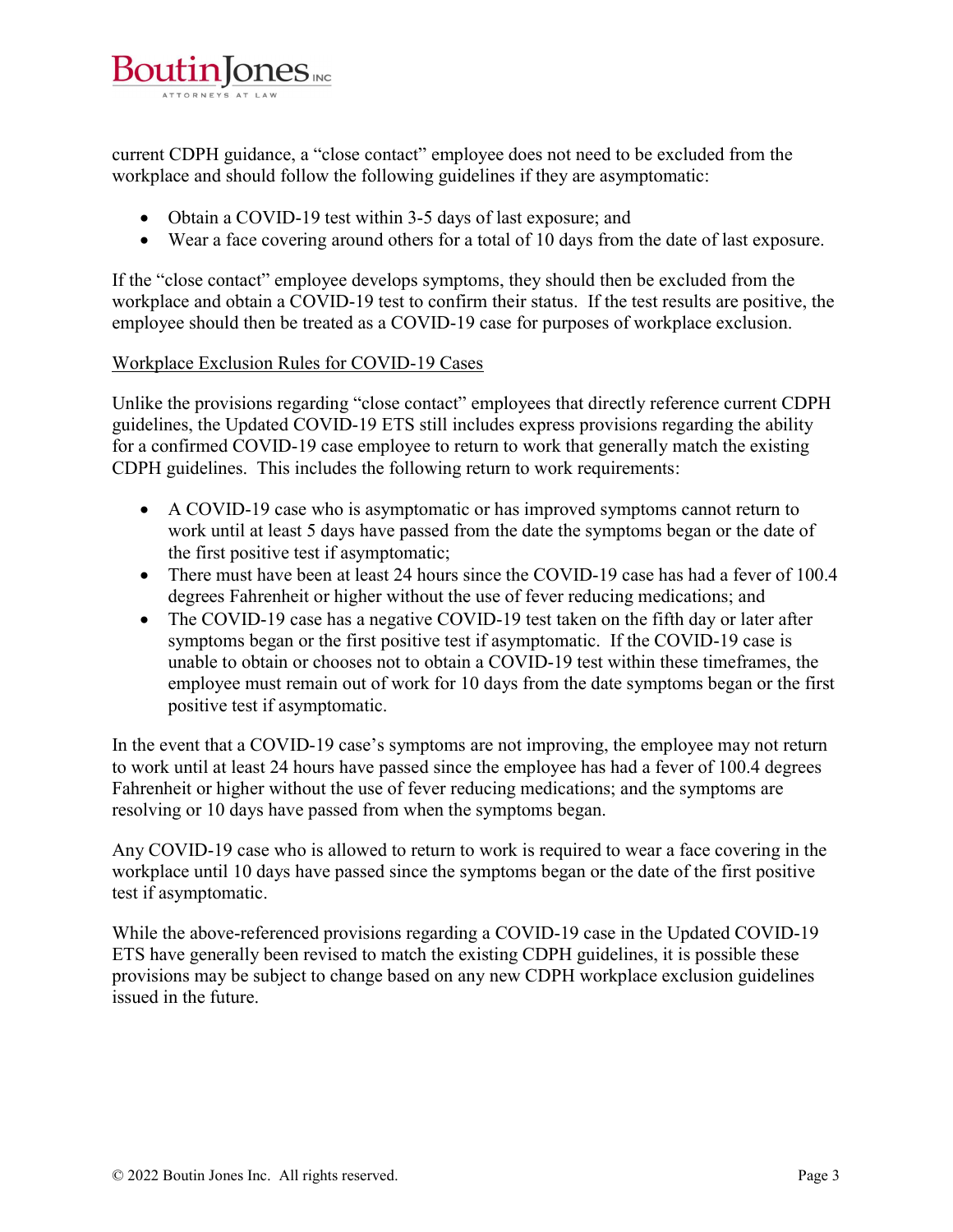

### Workplace Exclusion Pay Rules Remain Unchanged

Although the applicable standards regarding the workplace exclusion of "close contact" and COVID-19 case employees have been modified, the Updated COVID-19 ETS does not modify the workplace exclusion pay rules that have been a part of the COVID-19 ETS since it was initially adopted in November 2020.

## Other Revisions in the Updated COVID-19 ETS

#### Elimination of Cleaning/Disinfection Procedures

The Updated COVID-19 ETS now removes an employer's obligation to implement cleaning and disinfection procedures in the workplace related to frequently touched surfaces or areas where a confirmed COVID-19 case was present.

#### Updated Guidelines for COVID-19 "Outbreak" and "Major Outbreak"

For employees in an exposed group where there is an "outbreak" (3 or more COVID-19 cases in a workplace within a 14-day period) or "major outbreak" (20 or more COVID-19 cases in a workplace within a 30-day period), the Updated COVID-19 ETS have made some revisions to an employer's response and the application of workplace exclusion rules as follows:

- Any employees considered a "close contact" during an "outbreak" shall have a negative COVID-19 test within 3-5 days of the last exposure or the employee would have to be excluded from the workplace in the same manner as a COVID-19 case.
- For a "major outbreak", any employees in the exposed group shall follow the COVID-19 testing requirements or be excluded from the workplace in the same manner as a COVID-19 case.
- An employer is no longer required to consider or use solid partitions where social distancing of 6 feet or more is not feasible.

### Next Steps for Employers

After Cal/OSHA's Updated COVID-19 ETS requirements go into effect in early May 2022, California employers will be required to review and update their existing COVID-19 Prevention Program (CPP) and other workplace protocols, along with implementation of such updates in the workplace. In addition, California employers should also review the updated April 6, 2022 CDPH isolation/quarantine recommendations and apply those going forward for any COVID-19 cases or close contacts in the workplace.

This Guidance is intended to provide employers with a summary of important modifications in the Updated COVID-19 ETS, but it is not a substitute for reviewing the updated regulations themselves. The Updated COVID-19 ETS, including track revisions showing changes from the current regulations are available at:

https://www.dir.ca.gov/oshsb/documents/Apr212022-COVID-19-Prevention-Emergencytxtcourtesy-3rd-Readoption.pdf